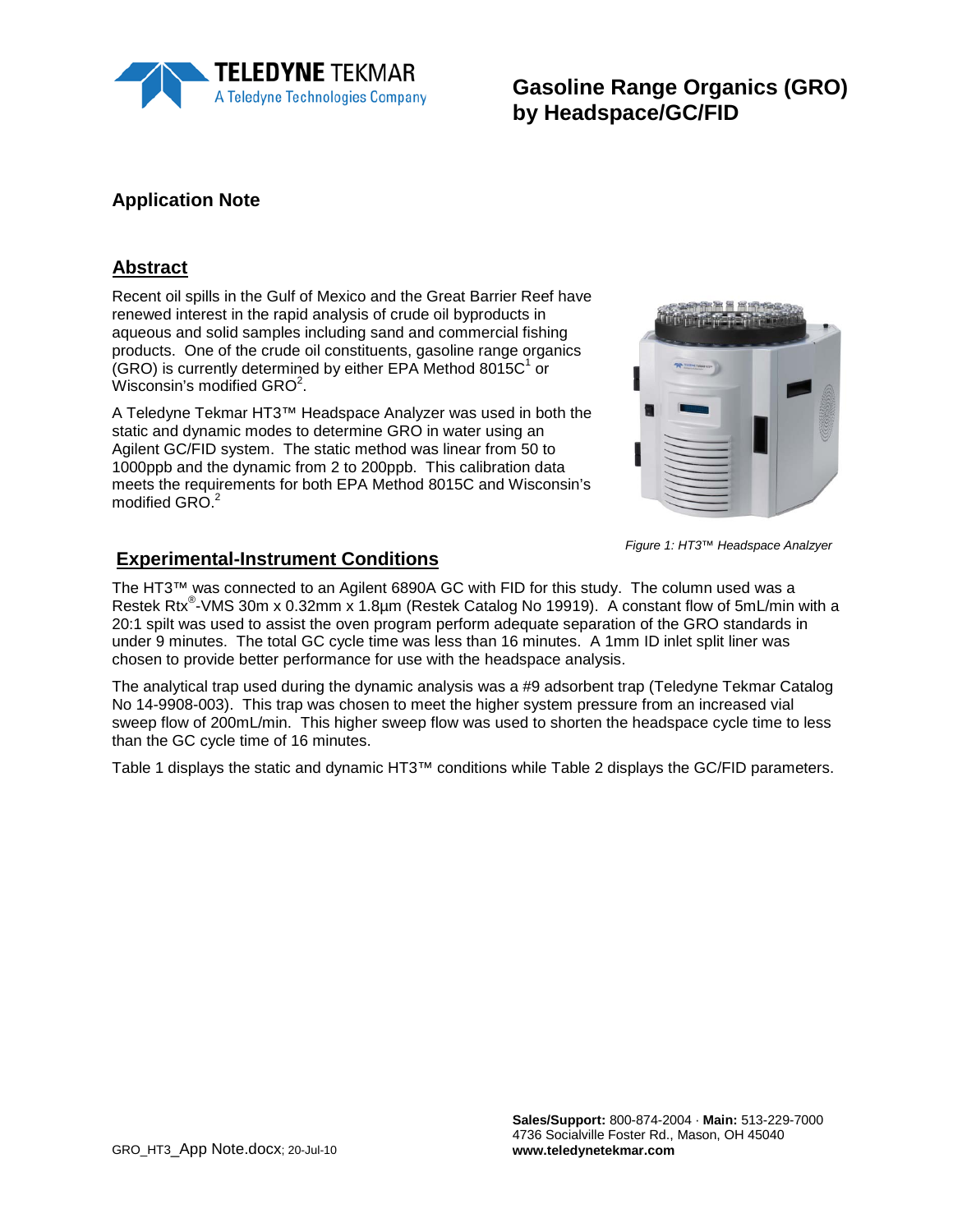| <b>Static (Loop)</b>      |                 | <b>Dynamic (Trap)</b>     |                 |  |
|---------------------------|-----------------|---------------------------|-----------------|--|
| <b>Variable</b>           | <b>Value</b>    | <b>Variable</b>           | Value           |  |
| Platen/Sample Temp        | $75^{\circ}$ C  | Platen/Sample Temp        | $75^{\circ}$ C  |  |
| Valve Oven Temp           | $150^{\circ}$ C | Valve Oven Temp           | $150^{\circ}$ C |  |
| <b>Transfer Line Temp</b> | $150^{\circ}$ C | <b>Transfer Line Temp</b> | $150^{\circ}$ C |  |
| <b>Standby Flow Rate</b>  | 50mL/min        | <b>Standby Flow Rate</b>  | 50mL/min        |  |
| Sample Equil Time         | 10.00 min       | Sample Preheat Time       | $0.00$ min      |  |
| Pressurize                | 10 psig         | Sweep Flow Rate           | 200mL/min       |  |
| Pressurize Time           | 2.00 min        | Sweep Flow Time           | 5.00 min        |  |
| Pressurize Equil Time     | $0.20$ min      | Dry Purge Time            | $0.00$ min      |  |
| Loop Fill pressure        | 5 psig          | Dry Purge Flow            | 0mL/min         |  |
| Loop Fill Time            | $2.00$ min      | Dry Purge Temp            | $25^{\circ}$ C  |  |
| <b>Inject Time</b>        | $1.00$ min      | Desorb Preheat            | $245^{\circ}$ C |  |
| Mixer                     | On              | Desorb Temp               | $250^{\circ}$ C |  |
| Mixing Time               | $2.00$ min      | Desorb Time               | $1.00$ min      |  |
| Mixer Level               | Level 10        | Trap Bake Temp            | $260^{\circ}$ C |  |
| Mixer Stabilize Time      | $0.50$ min      | Trap Bake Time            | 2.00 min        |  |
| <b>Constant Heat Time</b> | On              | <b>Trap Bake Flow</b>     | 200mL/min       |  |
| GC Cycle Time             | 16 min          | Trap Type                 | #9              |  |

*Table 1: Static and Dynamic HT3™ Parameters* 

| <b>Agilent GC/FID Parameters</b> |                                                                                                             |  |  |
|----------------------------------|-------------------------------------------------------------------------------------------------------------|--|--|
| Column:                          | Restek <sup>®</sup> Rtx-VMS, 30m, 0.32mm ID, 1.8µm; Constant Flow 5.0mL/min                                 |  |  |
| Oven Program:                    | 35°C for 2.0 min; 36°C/min to 180°C, hold for 0 min: 20°C/min to 225°C, hold for 0.1 min, run time 8.38 min |  |  |
| Inlet:                           | Split Ratio 20:1, temperature 200 °C, Helium Carrier Gas                                                    |  |  |
| <b>FID</b>                       | 320°C, Hydrogen Flow 35.0mL/min, Air Flow -400.0mL/min, Constant Column and Makeup Flow - 30mL/min          |  |  |

*Table 2: GC/FID Parameters* 

#### **Calibration**

To evaluate the system's linearity, calibration standards were analyzed from 2-200ppb for the dynamic mode and 50-1000ppb for the static mode. These standards were prepared from a Restek PVOC/GRO mix containing methyl tert-butyl ether (MtBE), benzene, toluene, ethylbenzene, o-xylene, m-xylene, p-xylene, 1,3,5-trimethylbenzene, 1,2,4-trimethylbenzene and naphthalene.

MDLs and percent recoveries were determined by using 2ppb and 20ppb standards respectively in the dynamic mode. Since the static mode is used for higher concentrations these determinations were not employed as they are below the static calibration range.

The dynamic headspace method was performed with 5mL of the standard solution in a sealed 22mL headspace vial. The static headspace method was performed with 10mL of the standard solution in a sealed 22mL headspace vial.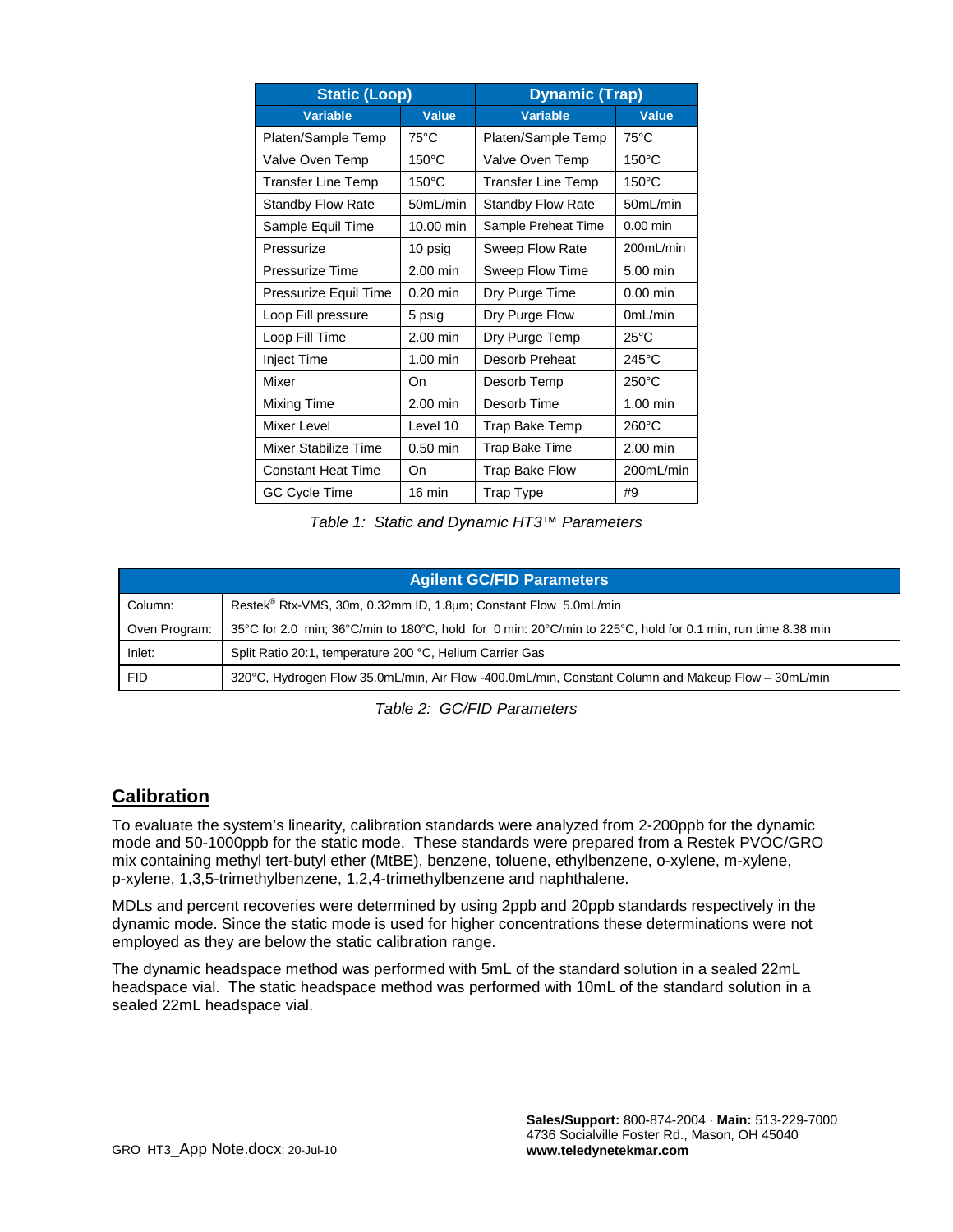## **Dynamic Calibration**

The dynamic calibration data was processed using Agilent Chemstation software for the method analyte range of 2ppb to 200ppb.

EPA Method 8015 $C<sup>1</sup>$  allows the use of average calibration factors when the percent relative standard deviation (%RSD) is less than 20%. When the %RSD is greater than 20%, linearity through the origin cannot be assumed and other calibration options may be used, such as linear not through the origin. To be used for quantitative purposes EPA Method 8000.<sup>3</sup> requires the correlation coefficient to be greater than 0.99.

The Wisconsin modified  $GRO<sup>2</sup>$  method uses the external standard method of the sum of the total response within the range of methyl tert-butyl ether to naphthalene. The analytes are calculated from the linear regression. The correlation coefficient must be greater than 0.99.

Table 3 displays the %RSD and linear correlation using the external standard method for the 2ppb to 200ppb standards.

| Analyte                | %RSD | <b>Linear Correlation</b> |
|------------------------|------|---------------------------|
| <b>MtBE</b>            | 15.1 | 0.99601                   |
| Benzene                | 11.4 | 0.99886                   |
| Toluene                | 11.7 | 0.99888                   |
| Ethylbenzene           | 11.6 | 0.99890                   |
| m-, p-Xylene           | 12.0 | 0.99882                   |
| o-Xylene               | 14.2 | 0.99851                   |
| 1,3,5-Trimethylbenzene | 12.2 | 0.99874                   |
| 1,2,4-Trimethylbenzene | 11.1 | 0.99860                   |
| Naphthalene            | 16.8 | 0.99745                   |
|                        |      |                           |
| Sum of All Compounds   | 13.5 | 0.99882                   |

*Table 3: %RSD and Linear Correlation Coefficient for the 2ppb to 200ppb Calibration Curve by the External Standard Calibration*

#### **Dynamic MDL and Recovery**

The MDL was calculated from 8 replicates of a 2ppb standard. The percent recovery was calculated from 8 replicates of a 20ppb standard. Table 4 presents these values calculated as an external standard method by both the average response factor and from the linear curve.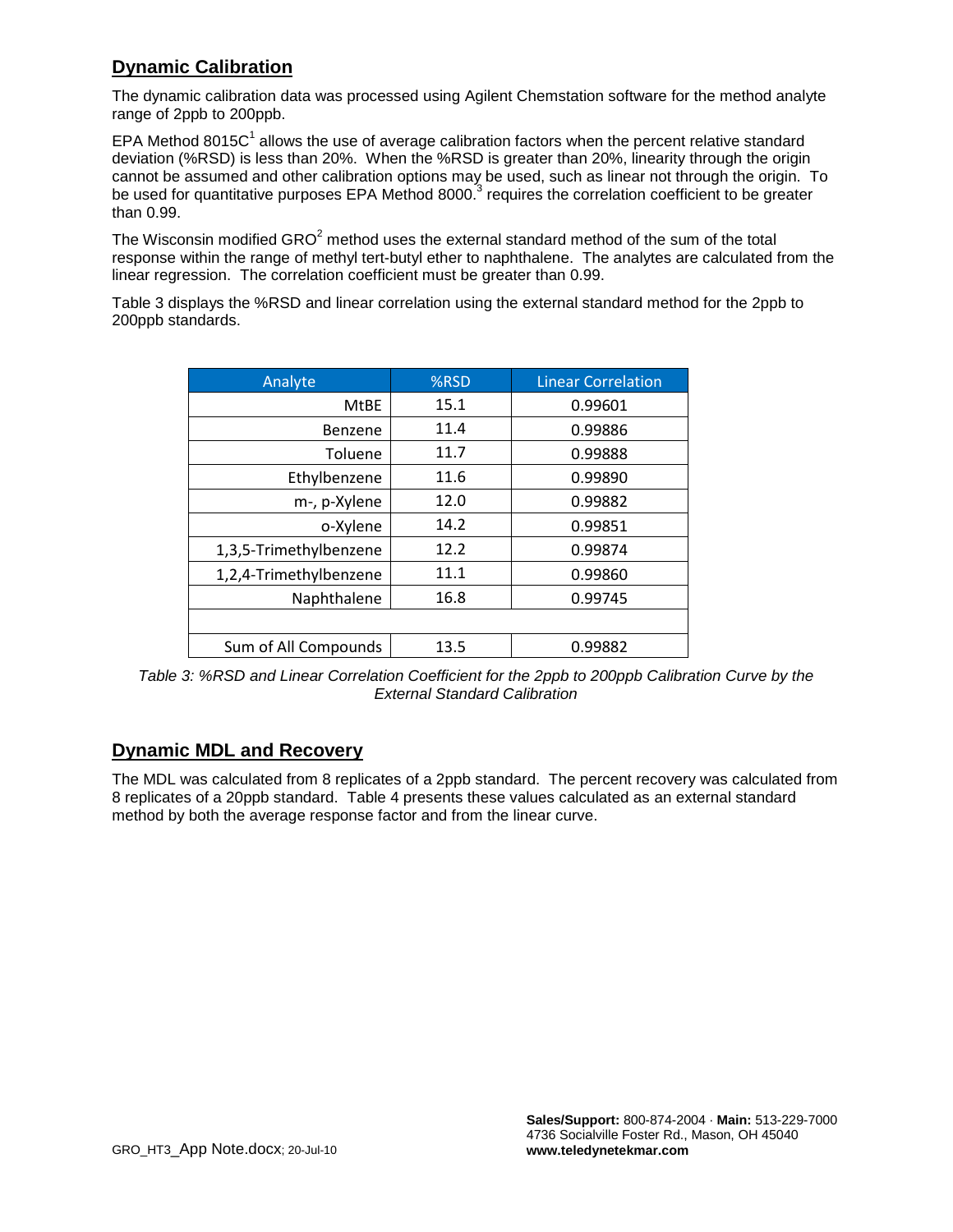|                        | <b>Average Response Factor</b> |                | <b>Linear Curve</b> |                |
|------------------------|--------------------------------|----------------|---------------------|----------------|
| Compound               | 2ppb MDL                       | 20ppb Recovery | 2ppb MDL            | 20ppb Recovery |
| <b>MtBE</b>            | 1.25                           | 94.4           | 1.53                | 95.1           |
| Benzene                | 0.53                           | 94.3           | 0.51                | 92.9           |
| Toluene                | 0.51                           | 96.3           | 0.46                | 93.5           |
| Ethylbenzene           | 0.48                           | 96.6           | 0.44                | 94.1           |
| m-. p-Xylene           | 0.53                           | 96.4           | 0.48                | 94.0           |
| o-Xylene               | 0.62                           | 96.3           | 0.59                | 94.0           |
| 1,3,5-Trimethylbenzene | 0.46                           | 98.8           | 0.41                | 95.6           |
| 1,2,4-Trimethylbenzene | 0.89                           | 97.5           | 0.84                | 96.1           |
| Naphthalene            | 0.44                           | 89.6           | 0.71                | 92.8           |

*Table 4: MDL and 20ppb Recovery Data Calculated by External Standard*

## **Static Calibration**

The static calibration data was processed using Agilent Chemstation software for the method analyte range of 50ppb to 1000ppb.

EPA Method 8015 $C<sup>1</sup>$  allows the use of average calibration factors when the percent relative standard deviation (%RSD) is less than 20%. When the %RSD is greater than 20%, linearity through the origin cannot be assumed and other calibration options may be used, such as linear not through the origin. To be used for quantitative purposes EPA Method 8000 requires the correlation coefficient to be greater than  $0.99<sup>3</sup>$ 

The Wisconsin modified  $GRO<sup>2</sup>$  method uses the external standard method of the sum of the total response within the range of methyl tert-butyl ether to naphthalene. The samples are calculated from the linear regression. The correlation coefficient must be greater than 0.99.

Table 6 displays the %RSD and linear correlation using both the external standard method for the 50ppb to 1000ppb standards.

|                        | <b>External Standard</b> |                           |
|------------------------|--------------------------|---------------------------|
| Compound               | %RSD                     | <b>Linear Correlation</b> |
| <b>MtBE</b>            | 3.5                      | 0.99880                   |
| Benzene                | 2.0                      | 0.99960                   |
| Toluene                | 2.0                      | 0.99966                   |
| Ethylbenzene           | 2.1                      | 0.99965                   |
| m-, p-Xylene           | 2.3                      | 0.99958                   |
| o-Xylene               | 2.8                      | 0.99917                   |
| 1,3,5-Trimethylbenzene | 3.3                      | 0.99888                   |
| 1,2,4-Trimethylbenzene | 4.7                      | 0.99856                   |
| Naphthalene            | 7.8                      | 0.99388                   |
|                        |                          |                           |
| Sum of All Compounds   | 2.8                      | 0.99924                   |

*Table 6: %RSD and Linear Correlation Coefficient for the 50ppb to 1000ppb Calibration Curve by External Standard Calibration*